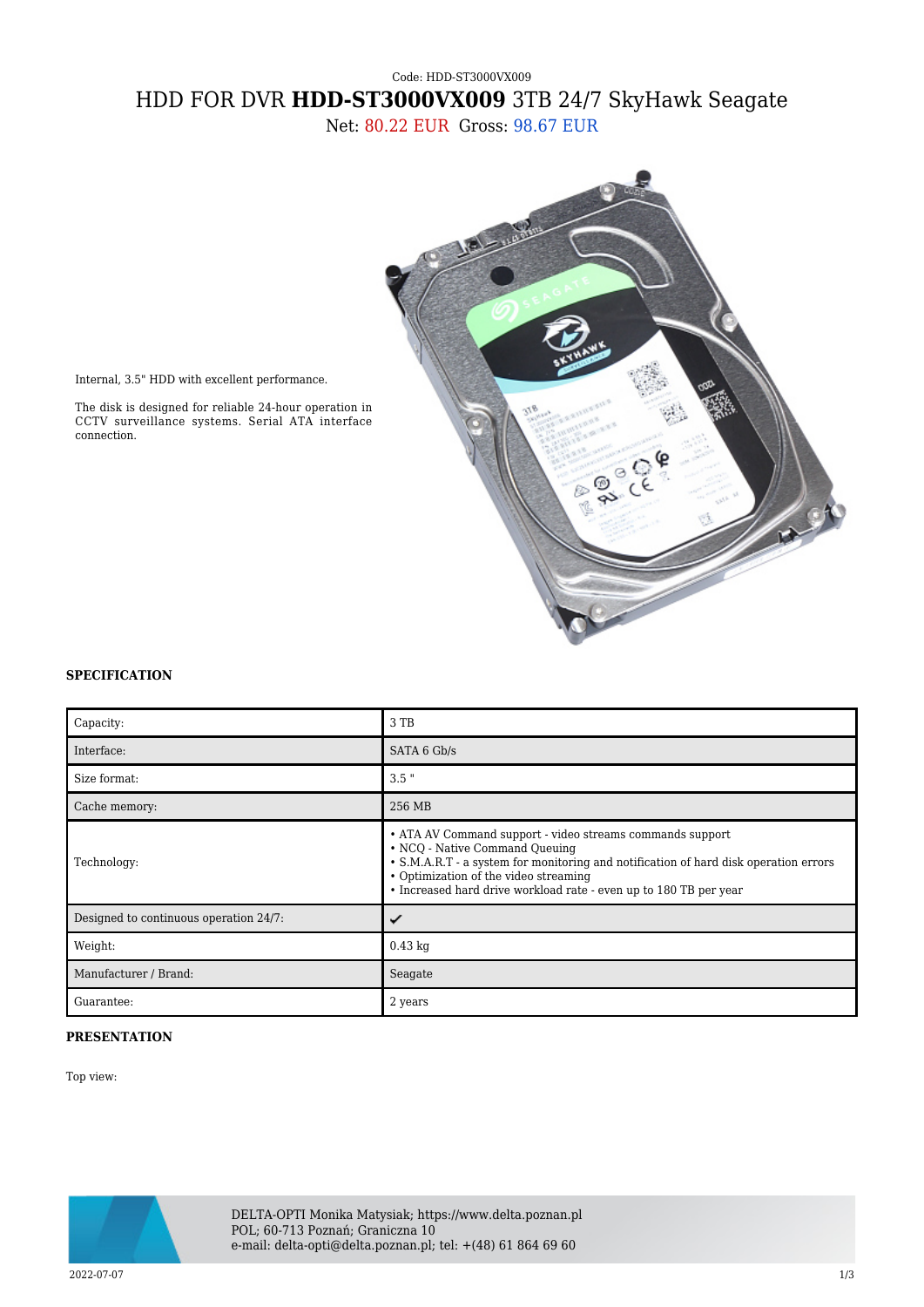

The Seagate drives marked SkyHawk are designed to work in video surveillance systems. Its design allows for error-free recording of several Full HD streams in 24/7 mode. Connectors:



| nory storage for video recording: |                    |            |            |                   |                   |                |                |  |  |  |
|-----------------------------------|--------------------|------------|------------|-------------------|-------------------|----------------|----------------|--|--|--|
| <b>Cameras</b><br>amount          | <b>Main stream</b> | Disk usage | Disk usage | 1TB               | 2TB               | 3TB            | 4TB            |  |  |  |
| pcs                               | kb/s               | MB/h       | GB/24h     | Number of<br>days | Number of<br>days | Number of days | Number of days |  |  |  |
| 1                                 | 750                | 329,6      | 7,7        | 120.5             | 241,0             | 361,6          | 482,2          |  |  |  |
| $\mathbf{1}$                      | 1000               | 439,5      | 10,3       | 90,4              | 180,8             | 271,2          | 361,7          |  |  |  |
| $\mathbf{1}$                      | 2000               | 878.9      | 20,6       | 45,2              | 90,4              | 135,6          | 180,8          |  |  |  |
| $\mathbf{1}$                      | 2500               | 1098       | 25,7       | 36,2              | 72,3              | 108,5          | 144,7          |  |  |  |
| $\mathbf{1}$                      | 3000               | 1318       | 30,9       | 30,1              | 60,3              | 90,4           | 120,6          |  |  |  |
|                                   | 4000               | 1757       | 41,2       | 22,6              | 45,2              | 67,8           | 90,4           |  |  |  |





DELTA-OPTI Monika Matysiak; https://www.delta.poznan.pl POL; 60-713 Poznań; Graniczna 10 e-mail: delta-opti@delta.poznan.pl; tel: +(48) 61 864 69 60

2022-07-07 2/3